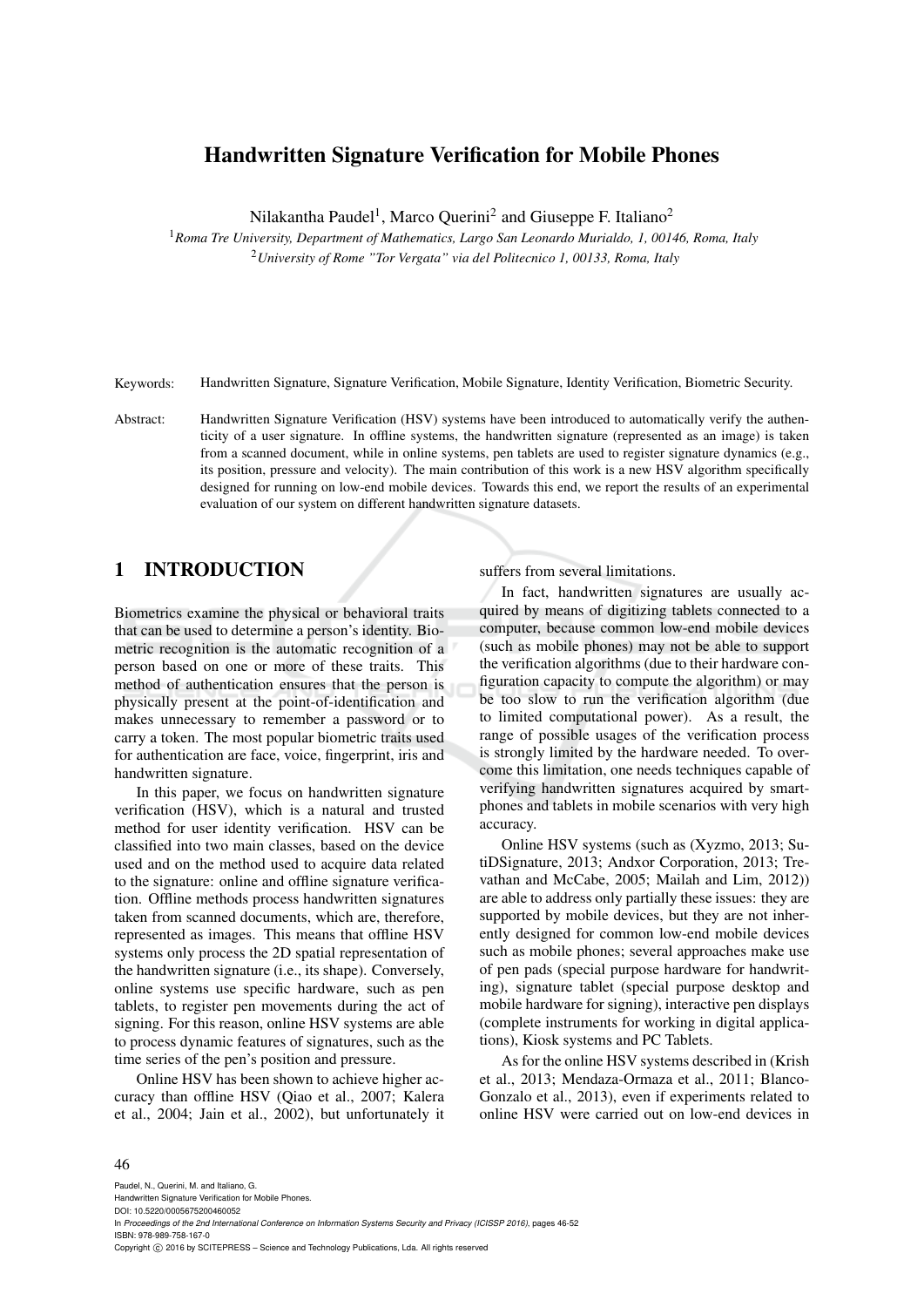order to evaluate the verification accuracy, no analysis addressing the computational time is used in the algorithm design (which is particularly important, due to the limited computational power of mobile devices).

The goal of this paper is to address the above challenges by designing a new method which can be run on low-end devices too. The novelties of our approach lie mainly in the following aspects.

First, we propose a method for the verification of signature dynamics which is compatible to a wide range of low-end mobile devices (in terms of computational overhead and verification accuracy) so that no special hardware is needed.

Secondly, our new method makes use of several technical features that, to the best of our knowledge, have not been previously used for handwritten signature recognition.

Finally, in order to assess the verification accuracy of our HSV system, along with the average computational time, we conduct an experimental study whose results are reported for different data sets of signatures.

# 2 FEATURES OF THE ONLINE SIGNATURES

## 2.1 Dynamics

An online handwritten signature on a digital device is a series of points, and each point is represented by a vector in four dimensions, X, Y, Pressure and Time. We define these series of points as dynamics of the signature. When the user writes the signature, s/he might do pen-up and pen-down moves rather than moving the pen tip continuously. We define a stroke (ST) as the trajectory of a pen tip between a pen-down and a pen-up. A signature can be can be partitioned into multiple strokes as shown in Figure 1 and in Figure 2.



Figure 1: Handwritten online signature.

• *X,Y*: The x and y coordinates of each sampled point which is captured from the device screen.



Figure 2: Strokes of the signature shown in Figure- 1, blocks are in left to right and top to bottom order.

Since the user may put his/her signature on any region of the screen, the X-Y coordinates are always translated so that the point given by the mean coordinates becomes the new origin of the coordinate system.

- *Pressure (P)*: The pressure with which the screen is pressed. When the pen is down, or when the user draws the line continuously, then the pressure value becomes 1 (maximum value) for that points. Similarly, when the pen is released from the screen, then pressure value becomes 0 (minimum value) for that specific point.
- *Time Series (TS)*: The sequence of equispaced sampling time instants. The sampling period, i.e., the time difference between two consecutive samples, is constant and exactly equal to the inverse of the device sampling frequency.

## 2.2 Features

We use the features to study the structure of the signature, and its strokes from the different perspective. Each features are equally important for the registration and verification steps. The only things is they will verify one after another. Why they are important and how they do the work for the signature registration and verification steps, we will explain in section 3.1 and 3.2. The statistical and mathematical tools over the dynamics are used to calculate the features as follows.

#### 2.2.1 Features of the Signature

- (i) *Pen-Up number*: Total number of pen-ups done by the user while s/he write his/her full signature.
- (ii) *Path length(PL)*: The path length is the total path length travel by the user pen tip during the signature creation. The device sampling frequency gives the value of each dynamics in equal interval of time and the euclidean distance formula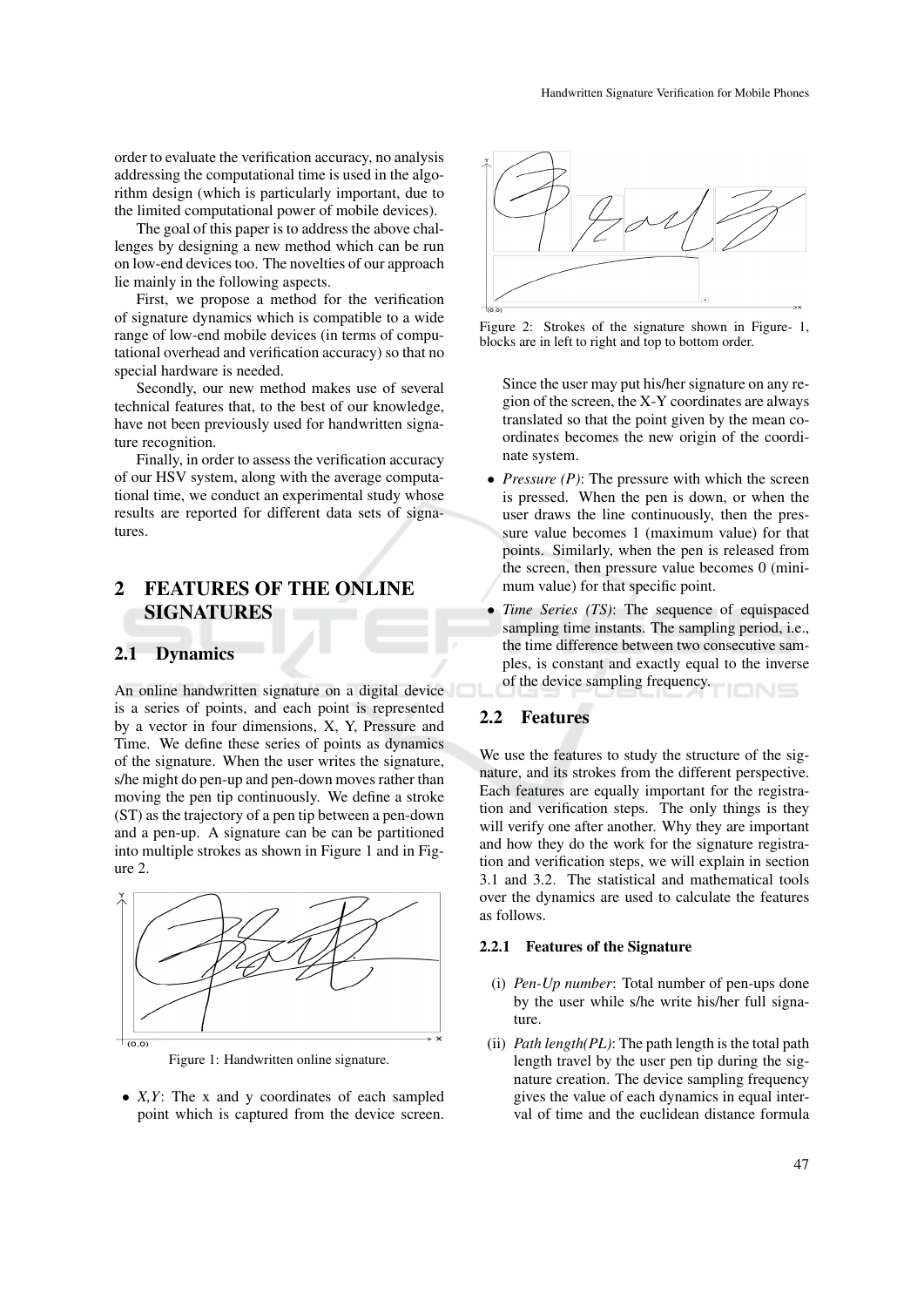calculate the distance between them in each interval as follows.

$$
PL = \sum_{i=2}^{n} \sqrt{(x_i - x_{i-1})^2 + (y_i - y_{i-1})^2}
$$
 where  $x_i \in X$  and  $y_i \in Y$ 

- (iii) *Diagonal length(DL)*: We extract the maximum  $(x_{max}, y_{max})$  and minimum  $(x_{min}, y_{min})$  points in *X,Y*. Then we use the euclidean distance formula for *2D, DL=*  $(\sqrt{(x_{max} - x_{min})^2 + (y_{max} - y_{min})^2}).$
- (iv) *Time Length(TL)*: The total time in milliseconds, which has taken by the user to write his complete signature (the time duration between the first pen down and last pen up).
- (v) *Mean Speed(MS)*: The average of user writing speed for the signature. We have four different dynamics sets *(X, Y, TS, P)* of equal size. All points of these sets are sequential and tracked on the equal time interval from the device's screen with frequency. We calculate the speed/velocity between two subsequent points and sum them. At the end, we divide the total sum by the total number of points.

$$
MS = \frac{1}{n} \sum_{i=2}^{n} \frac{\sqrt{(x_i - x_{i-1})^2 + (y_i - y_{i-1})^2}}{(t_i - t_{i-1})}
$$
, where  $x_i \in X$ ,  
 $y_i \in Y$  and  $t_i \in TS$ .

- (vi) *Covariance-XY(CXY)*: In order to measure the scattered of the points on the signature path we calculate the *CXY* as follows:  $CXY = \frac{1}{n}$ *n* ∑ *i*=1  $\sqrt{(x_i)^2 + (y_i)^2}$ , where, *x<sub>i</sub>* ∈ *X*, *y<sub>i</sub>* ∈ *Y*. We already translated X,Y with mean origin. So, we don't have to calculate the mean again.
- (vii) *Vector length ratio (VLR)*: Each point of the signature captured by the acquiring device has a 4 dimensional representation *(X, Y, TS, P)*. As for *VLR*, we only focus on x-axis and y-axis. We calculate the sum of the length of all the vectors drawn from the origin to each point (*X,Y*) coordinates. Finally, the sum is divided by *PL*.

$$
VLR = \frac{1}{PL} \sum_{i=1}^{n} \sqrt{(x_i - x_{origin})^2 + (y_i - y_{origin})^2},
$$
  
where,  $x_i \in X$ ,  $y_i \in Y$ .

#### 2.2.2 Features of the Strokes

Stroke is the subsequence of a signature sequence. It has exactly the same features and dynamics that signature has.So, we calculate the following proportion of dynamics for each stroke over the full signature.

(i) Path Length Ratio (PLR): 
$$
\frac{PL \ of \ the \ stroke}{PL \ of \ the \ signature}
$$

| (ii) Time Length Ratio $(TLR)$ : |  | TL of the stroke<br>TL of the signature |
|----------------------------------|--|-----------------------------------------|
|                                  |  |                                         |

- (iii) *Diagonal Length Ratio (DLR): DL of the stroke DL of the signature*
- (iv) *Mean Speed Ratio (MSR): MS of the stroke MS of the signature*
- (v) *Covariance XY Ratio (CXYR):*  $\frac{CXY \text{ of the stroke}}{CXY \text{ of the signature}}$
- (vi) *Stroke Vector Length Ratio (STVLR): VLR of the stroke VLR of the signature*

## 3 THE SIGNATURE VERIFICATION ALGORITHM

We describe next the registration and verification process from a technical perspective.

### 3.1 Signature Registration Phase

In this phase, the system takes the user's genuine signatures as input and generates the biometric template of the features with the following steps.

#### 3.1.1 Acquisition and Pre-processing

In the acquisition phase, the user has to write the signatures with the same number of pen ups for three rounds as input. In each round, whenever the signature is captured from the screen, the pre-processing starts immediately. Then, the system eliminates the noise, normalizes the path and all kind of features are calculated and then checked with the features of existing signatures. In the checking process, the signature should have exactly the same number of pen ups.

The area covered by the signature and its length depend on the screen sizes. Since various devices may have different screen sizes and the feature values *(PL, DL, TL, MS, CXY, VLR, PLR, DLR, TLR, MSR, CXYR, STVLR)* depend on the screen pixel density, we use a certain tolerance factor to register the signature. For this reason, each feature should be similar with the features of existing signatures and their corresponding strokes by a certain tolerance factor. Otherwise, the user has to write the signature again for that round.

#### 3.1.2 Template Generation and Store

Once pre-processing is completed, then the system has the features and dynamics of all the three signatures. So in this step, we calculate the average of each features as follows:  $\frac{1}{3}$  $\sum_{i=1}^{3} Feature_{(i)}$  and create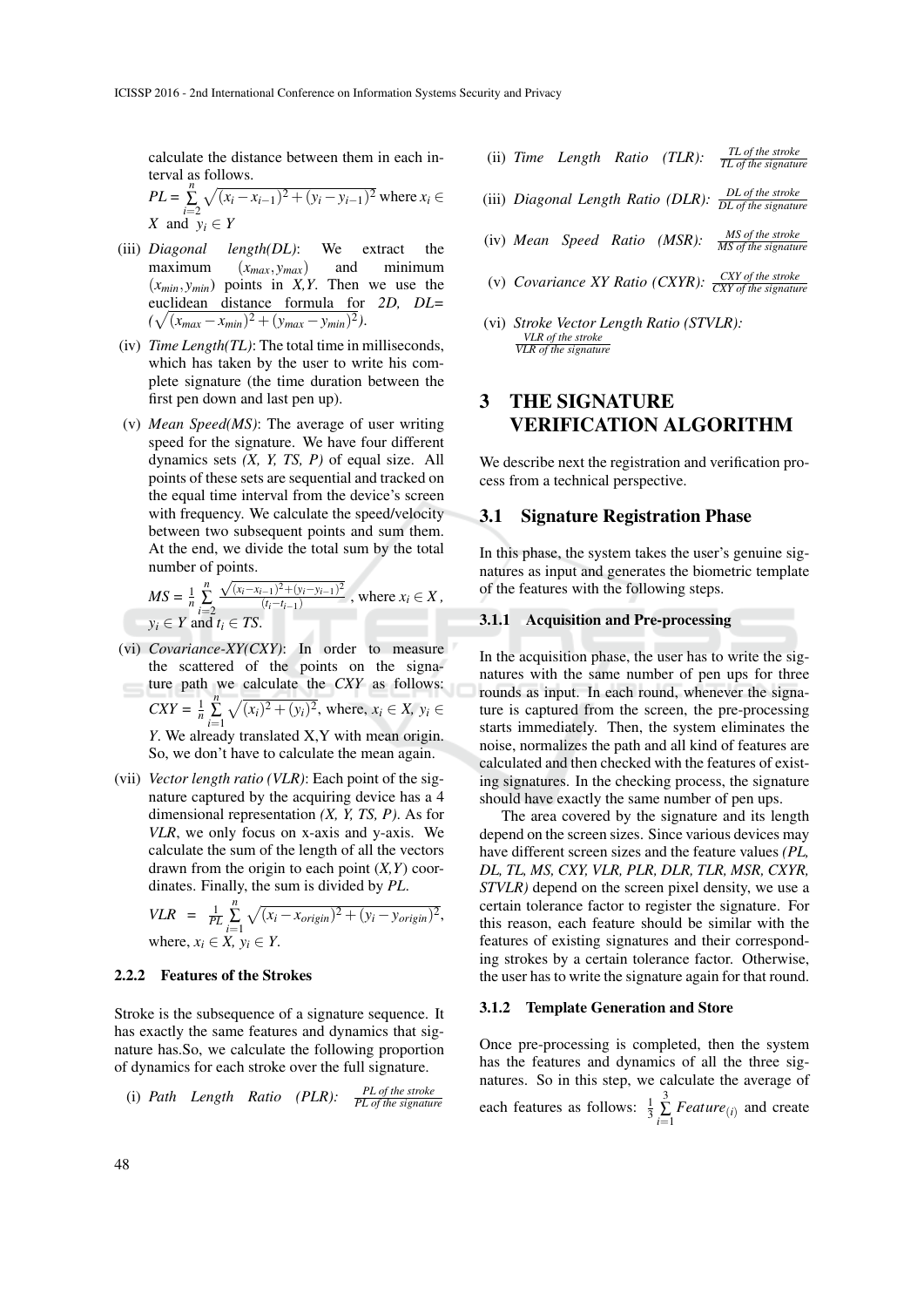an interval for each feature with its average value by certain threshold factor.

We also used the dynamic time warping (DTW) for template generation and signature verification process. In time series analysis, dynamic time warping (Müller,  $2007$ ) is an algorithm for measuring similarity between two temporal sequences which may vary in time or speed. In addition it has also been used for partial shape matching application. Moreover, it has been used in literature for both on-line and off-line HSV successfully (Faundez-Zanuy, 2007; Miguel-Hurtado et al., 2007; Piyush Shanker and Rajagopalan, 2007). There are different kind of algorithms to check the similarity between the sequences like Frèchet distance but we use DTW. This is because of its high accuracy and efficiency (in terms of computational time) which is well suited for our algorithm that is specially designed for mobile devices.

## 3.2 Signature Verification Phase

In the verification phase, the system makes the decision on whether the claimed signature is genuine or forged. We already calculated the accepted interval for each features in the template generation phase. The steps for the verification process are as follows:

#### 3.2.1 Check with Global Features of the **Signature**

- (i) *Check with Pen up Number*: If the claimed signature has a different number of *pen-ups*, then it will be rejected.
- (ii) *Check with all features of the signature (PL, DL, TL, MS, CXY, VLR) respectively*:

If each feature of the claimed signature does not fall in its corresponding interval generated by template then it will be rejected.

#### 3.2.2 Check with Features of the Strokes

The claimed signature may have more than a single stroke. For every stroke, the system checks all the features *(TLR, DLR, MSR, CXYR)*. Each feature should lie in the corresponding interval that was generated at the template generation phase. The system counts how many strokes pass the test. If this percentage is lower than a certain threshold then the signature is rejected.

#### 3.2.3 Check with DTW

If the claimed signature passes all the above verification steps, then *DTW* is applied on it as follows.

Let *m* be the total number of strokes in a single signature. Then by using the feature of each signature, the following *m*-dimensional vector is computed. Let the  $i^{th}$  stroke (related to feature  $f$  of signature) of the  $j<sup>th</sup>$  signature in a 1D time series be denoted as  $S_j^i$ .  $DTW(S_j^i, S_k^i)$  denotes the 1D DTW method applied to the  $i^{th}$  segments of the  $j^{th}$  and  $k^{th}$ signatures.

$$
\left\| \begin{matrix} f^1 \\ f^2 \\ \vdots \\ f^m \end{matrix} \right\| = \left\| \begin{array}{c} \frac{DTW(S_1^1,S_2^1)+DTW(S_1^1,S_3^1)+DTW(S_2^1,S_3^1)}{3} \\ \frac{DTW(S_1^2,S_2^2)+DTW(S_1^2,S_3^2)+DTW(S_2^2,S_3^2)}{3} \\ \frac{DTW(S_1^m,S_2^m)+DTW(S_1^m,S_3^m)+DTW(S_2^m,S_3^m)}{3} \end{array} \right\|
$$

When  $||f||$  vector is computed for each feature *f*, we get a  $\|\hat{X}\|$  vector (*x* coordinates), a  $\|Y\|$  vector (*y* coordinates), a  $||P||$  vector (*P* coordinates), and a  $||T||$ vector (*T S* coordinates).

Finally, we combine the metrics with the following sums,

$$
\begin{vmatrix} d^1 \\ d^2 \\ \dots \\ d^m \end{vmatrix} = \begin{vmatrix} X^1 + Y^1 + P^1 + \dots + T^1 \\ X^2 + Y^2 + P^2 + \dots + T^2 \\ \dots \\ X^m + Y^m + P^m + \dots + T^m \end{vmatrix}
$$

The output distance vector  $||d||$  represents the "distance" among the three signatures. The whole process is repeated twice; the first time between the genuine registered signatures ( $||d_g||$  as output, which is already calculated during the template generation phase) and the second time between the claimed signature and registered signatures ( $||d_v||$  as output). In the template generation phase, we also calculated the interval by using the threshold factor in  $||d_g||$ . So if  $||d_v||$  does not lie in that interval, then the claimed signature is rejected, otherwise accepted.

Now, we turn to describe our algorithm. First, the total pen up number is considered. If the signature to be verified has a different number of pen-ups, then the signature is assumed to be a forgery. If the forger writes the signature very fast then he/she produces the better line quality with less accuracy. Similarly, if he/she writes very slowly then the signature may be more accurate but the line quality is poor, and the time length is unnaturally high. So in either case, our algorithm works because of *TL*.

During the template generation phase, the user is totally free to write the genuine signature on the device screen. So, we calculate the *features* and *DL* for his/her signature from device perspective. Now, if the forger writes the signature on all the available area then it has a very high *features* and *DL*. Similarly, if he writes in a small area then it will have very low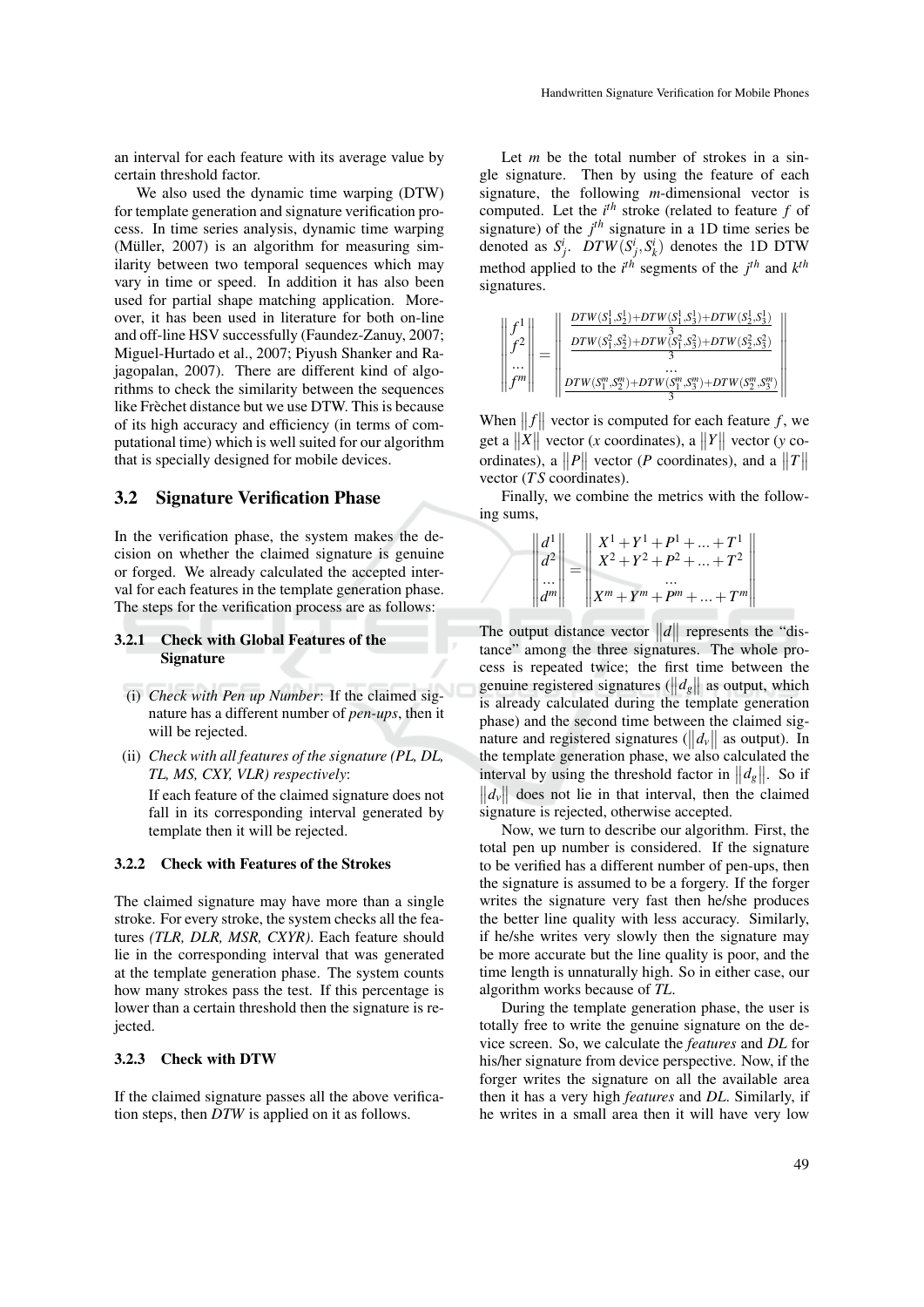*features* and *DL*. In either case the algorithm works to reject it.

Even if the forger writes the signature within a given area with expected length and time, it is really difficult to write the signature with tolerable *MS* for the forger, even for the real user, s/he cannot write the signature with same *MS* as before, but s/he can write his/her signature within the tolerable interval of *MS*. Whereas forger can't do it and our algorithm can easily recognize his speed and reject it.

*CXY* measures the scatter value of all points in a signature that are distributed on the device screen. So, even if the forger writes a signature matching *PL, TL, MS*, it is unlikely to match the distribution of the points with the genuine signatures. So, whenever his/her signature does not match with *CXY* then our algorithm detects that it is a forgery.

A signature may have multiple strokes and each stroke has its own features (*PL, TL, DL, MS, CXY and STVLR* ) because it is just a subsequence of the signature sequence. The features of each stroke are different from each other. So, our algorithm calculates all the features of each stroke and then finds out its ratio to the whole signature. So, even if the forger is able to write a signature which successfully passes all the global features test, still, if it does not passes the stroke ratio verification process then the signature is rejected.

Finally, if the forgery passes all the global and stroke feature tests, then, the signature undergoes *DTW* testing. *DTW* compares the similarity between two sequences. We find out two distance vectors:  $||d_g||$  represents the "distance" among the three genwhen signatures, while  $||d_v||$  represents the "distance" among three genuine with claimed signature. If  $||d_v||$ does not lie in the interval which is calculated on the basis of  $||d_g||$  by certain threshold at the template generation phase, then it is rejected as a forgery.

## 4 EXPERIMENTATION

In this section we present experimental results concerning identity verification with our system. The accuracy of a recognition algorithm is generally measured in terms of two potential types of errors: false negatives (*fn*) and false positives (*fp*). *fp* are cases where a claimed identity is accepted, but it should not be, while *fn* are cases where a claimed identity is not accepted, while it should be. The frequency at which false acceptance errors occur is denoted as False Acceptance Rate *(FAR)*, while the frequency at which false rejection errors occur is denoted as False Rejection Rate *(FRR)*. Two metrics building on true/false positives/negatives (*tp,fp,tn,fn*) are widely adopted: precision and recall. Recall  $(tp/(tp + fn))$  is the probability that a valid identity is accepted by the system (i.e., true positive rate) while precision  $(tp/(tp + fp))$ is the probability that a claimed identity which is accepted by the system is valid. F-measure (which is the harmonic mean of precision and recall) combines both metrics into a global measure ( $f$ - $measure = (2 \times$  $prec \times recall)/(prec+recall)$ .

A threshold on the similarity score must be identified for determining whether two signatures are similar (accept the identity) or significantly different (reject the identity). The higher the threshold, the higher the precision (i.e., the lower the risk of accepting invalid identities). However, a high threshold also decreases the recall of the system (i.e., the higher the risk to reject valid identities).

The performance of the proposed scheme has been assessed in terms of false positives, false negatives, precision, recall and f-measure on three different datasets: on the SigComp2011 Dutch and Chinese datasets (Liwicki et al., 2011); on the SigComp2013 Japanese dataset (Malik et al., 2013).

We start by describing the experimental set-up. Several mobile devices have been involved in our experiments (i.e., Google Nexus 5, GalaxyS2, XperiaZ2 and ZTE Blade A430), along with several standard datasets. The specification of the datasets involved are as follows:

- The SigComp2011 (Liwicki et al., 2011) competition involved (online) dutch and chinese data. The purpose of using these two data sets was to evaluate the validity of the participating systems on both Western and Chinese signatures. Signature data were acquired using a WACOM Intuos3 A3 Wide USB Pen Tablet and collection software, i.e., MovAlyzer.
	- Dutch Dataset. The dataset is divided in two non-overlapping parts, a training set (comprised of 10 authors with 330 genuine signatures and 119 forgeries) and a test set (comprised of 10 authors with 648 genuine signatures and 611 corresponding forgeries).
	- Chinese Dataset. The dataset is divided in two non-overlapping parts, a training set (comprised of 10 authors with 230 genuine signatures and 430 forgeries) and a test set (comprised of 10 authors with 120 genuine signatures and 461 corresponding forgeries).
- The SigComp2013 (Malik et al., 2013) competition involved (online) data collected by PRresearchers at the Human Interface Laboratory, Mie University Japan.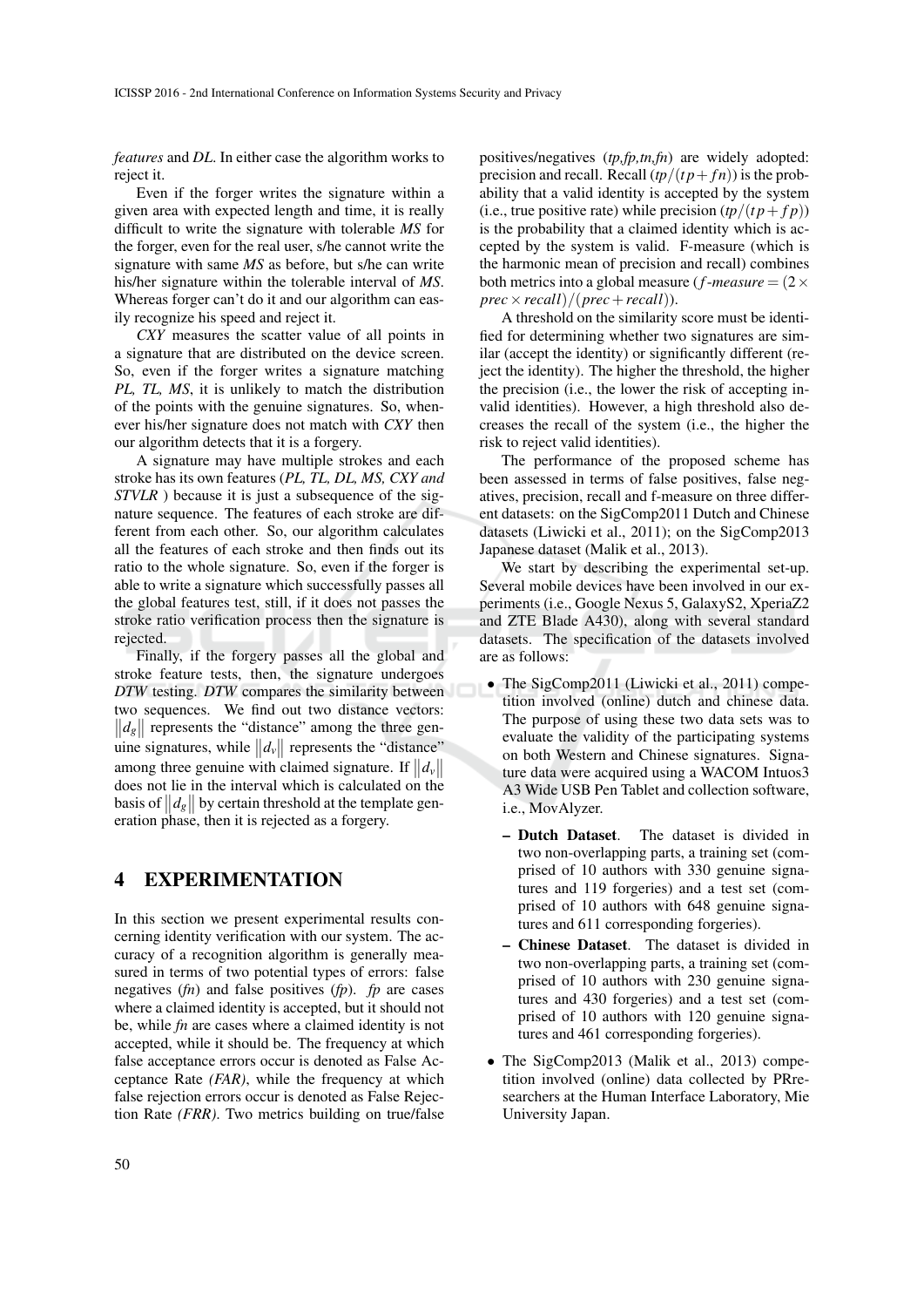– Japanese Dataset. The signature data were acquired using a HP EliteBook 2730p tablet PC and self-made collection software built with Microsoft INK SDK. The whole dataset consists of 1260 genuine signatures (42 specimens/individual) and 1080 skilled forgeries (36 specimens/forgery). The dataset is divided in two non-overlapping parts, a training set (comprised of 11 authors with 42 genuine signatures of each author and 36 forgeries per author) and a test set (comprised of 20 authors with 42 genuine signatures each and 36 corresponding forgeries per author).

The experimental results in terms of precision, recall and f-measure (that vary according to the chosen thresholds) have been used for tuning the thresholds in order to get better performance.

The remainder of this section illustrates our results.

Table 1: Precision*(PCR)*, recall*(RCL)*, f-measure*(FMR)*, *FAR* and *FRR* as functions of a tolerance factor*(TF)*.

| TF  | <b>PCR</b> | RCL   | <b>FMR</b> | FRR   | <i>FAR</i> |
|-----|------------|-------|------------|-------|------------|
| 34% | 0.983      | 0.919 | 0.943      | 0.008 | -0.008     |
| 35% | 0.969      | 0.934 | 0.945      | 0.014 | 0.065      |
| 36% | 0.953      | 0.936 | 0.936      | 0.021 | 0.063      |



Figure 3: Precision, recall and f-measure as functions of threshold on tolerance factor. (Viewed better in color). (Viewed better in color).

The graph of Figure 3 plots precision, recall and f-measure as functions of the chosen tolerance factor, i.e., the threshold. Claimed identities are accepted whenever the score is above the threshold, rejected otherwise. The higher the threshold, the higher the precision, but the lower the recall. Table 1 shows the results related to precision, recall, f-measure, FAR, and FRR for values which maximize the f-measure. The best results were achieved using a 35% tolerance factor.

Finally, we address the computational overhead introduced by the color classifiers considered. We stress that the overall running time is important, since in many applications handwritten signatures could be decoded on low-end devices, such as mobile phones or tablets. Figure 4 illustrates the Box-and-Whisker plot for computational time distributions related to the different mobile devices involved in our experiments.



Figure 4: Computational time for different mobile devices: Box-and-Whisker plot indicating the smallest observation, lower quartile  $(Q1)$ , median  $(Q2)$ , upper quartile  $(Q3)$ , and largest observation. (Viewed better in color).

The plots of Figure 4 show that even low-end devices (such as Samsung Galaxy S2) are able to verify the signature quickly (i.e., in a few seconds), while devices with high performance (such as Google Nexus 5) are really fast in verifying signatures (i.e., in a few hundreds of milliseconds).

# **CONCLUSIONS**

Our work presented a new HSV system for document signing and authentication, whose novelties lie mainly in the following aspects. First, we proposed a method for the verification of signature features which is compatible to a wide range of low-end mobile devices (in terms of computational overhead and verification accuracy) so that no special hardware is needed. Secondly, our new method makes use of several technical features that, to the best of our knowledge, have not been previously used for handwritten signature recognition. In our experiments, precision and recall cross at 94%. As for the overall computational time, the average verification time is under 1 second for devices such as Nexus 5 or Xperia Z2. This is an interesting result, especially when the limited computational power of mobile devices is considered.

## REFERENCES

Andxor Corporation (2013). View2sign. http://www.view2